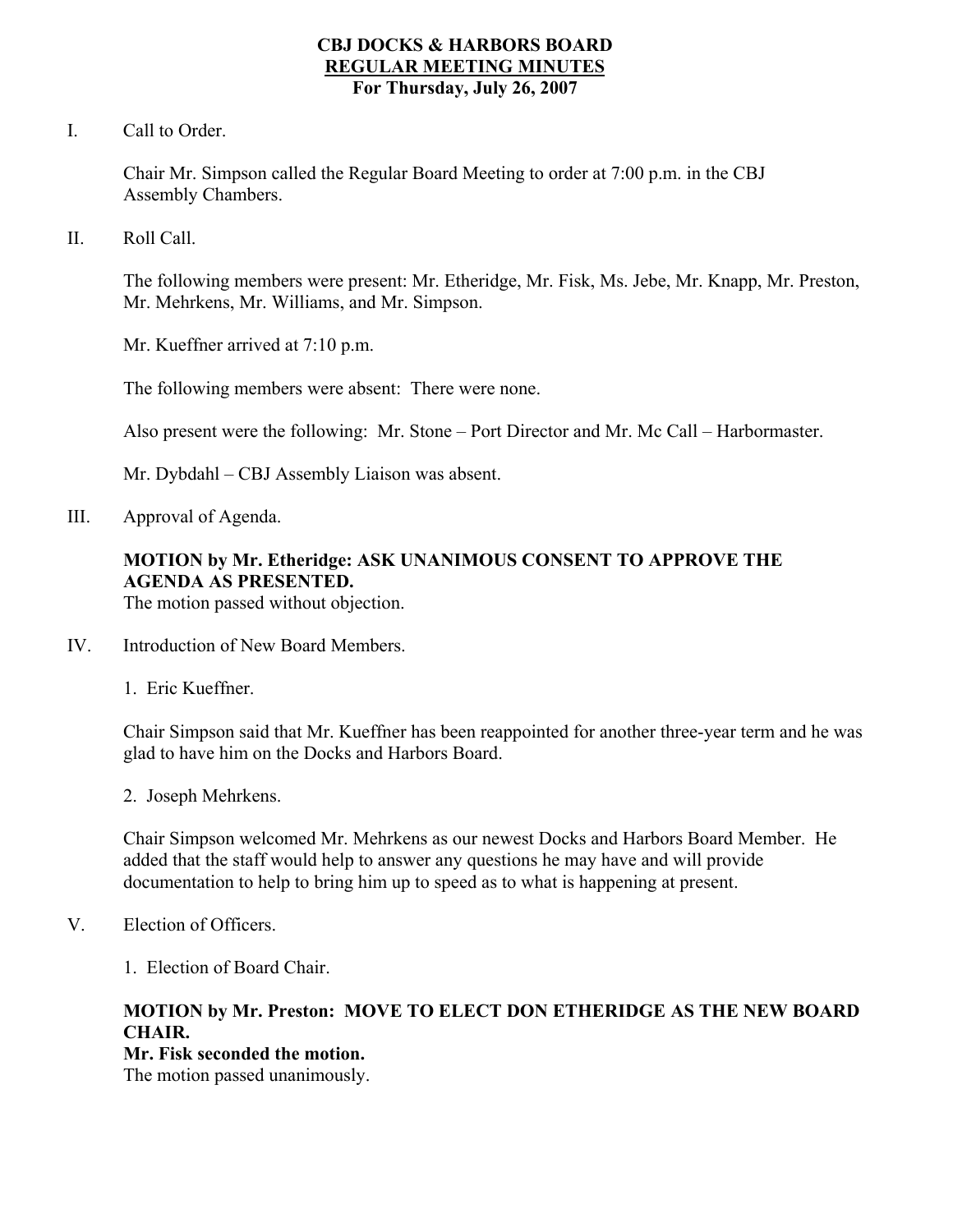July 26, 2007 Page 2

V. Election of Officers (cont'd).

Chair Etheridge thanked the Board members for electing him as the new Board Chair. Mr. McCall added his thanks and gratitude to Mr. Simpson for his outstanding performance as the previous Board Chair.

Chair Etheridge added his thanks to Mr. Simpson also and the entire Board thanked him with a round of applause.

2. Election of Vice-Chair.

## **MOTION by Mr. Simpson: MOVE TO RE-ELECT MR. GREG FISK AS THE DOCKS AND HARBORS VICE-CHAIR.**

Mr. Preston seconded the motion.

The motion passed unanimously.

- VI. Consent Agenda.
	- 1. Proposed Regulations for Auke Bay Loading Facility.

## **MOTION: TO PROPOSE REGULATIONS GOVERNING THE USE OF THE AUKE BAY LOADING FACILITY, TO HOLD PUBLIC HEARINGS AT THE AUGUST 14, AND SEPTEMBER 18, 2007 OPERATIONS COMMITTEE MEETINGS, AND TO TAKE FINAL ACTION AT THE REGULAR BOARD MEETING OF SEPTEMBER 27, 2007.**

2. Port Security Grant Appropriation.

## **MOTION: TO RECOMMEND THAT THE ASSEMBLY TO APPROPRIATE A GRANT OF \$219,000 FOR PORT SECURITY IMPROVEMENTS FROM THE U.S. DEPARTMENT OF HOMELAND SECURITY PENDING ARRIVAL OF THE OFFICIAL AWARD NOTICE FROM THE U.S. DEPARTMENT OF HOMELAND SECURITY.**

3. Bid Award – DH07-189 Purchase and Delivery of a High-Speed Landing Craft.

**MOTION: TO RECOMMEND THAT THE BOARD REQUEST THE ASSEMBLY TO AWARD BID DH07-189 PURCHASE AND DELIVERY OF A NEW HIGH-SPEED LANDING CRAFT TO WILLIAM E. MUNSON COMPANY IN THE AMOUNT OF \$186,755 PENDING AWARD OF THE PORT SECURITY GRANT AND APPROPRIATION OF THE REQUIRED 25% MATCH OF \$46,688.75 FROM THE PORT RESERVES.** 

**MOTION by Mr. Simpson: ASK UNANIMOUS CONSENT TO APPROVE THE CONSENT AGENDA AS PRESENTED.**  The motion passed without objection.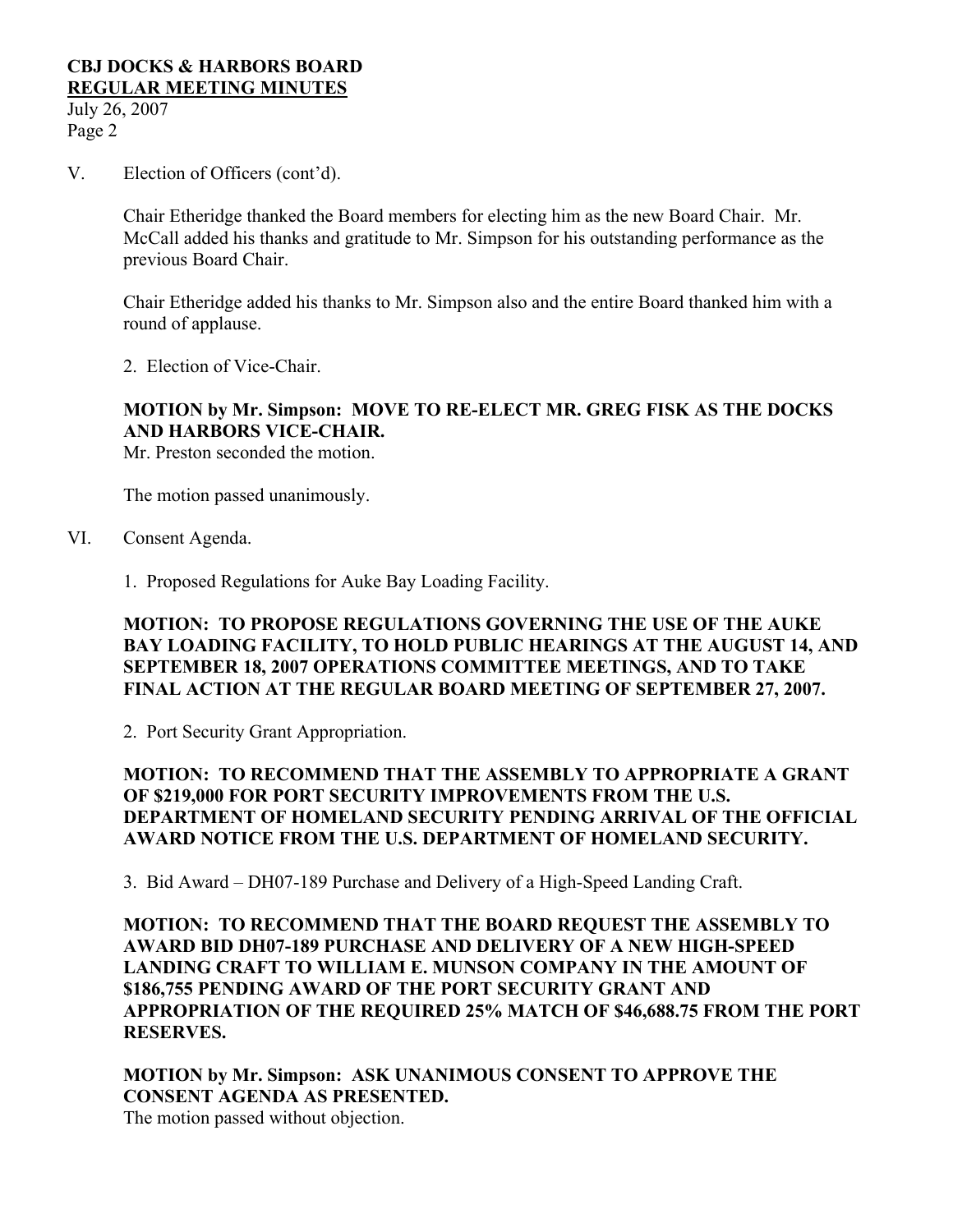July 26, 2007 Page 3

VII. Public Participation on Non-Agenda Items.

1. Howard Lockwood – #28 Thunderbird Terrace, Juneau, Alaska 99801 – 209-4250 Manager, Juneau Port Development, LLC.

Mr. Lockwood gave a short presentation to the Board Members on the latest information regarding the progress of the Lease for the Small Boat Harbor Development at the Little Rock Dump.

He added that the Ordinance #2007-43 would be presented to the Assembly at the August 6, 2007 meeting and then there will be a Public Hearing at the August 20, 2007 Assembly meeting.

He said he was very pleased with how well the project is finally moving forward.

2. Bill Hueman – 6000 Thane Road Juneau, Alaska 99801

Mr. Hueman said he was still waiting for results of the Lease for a Dock at Auke Bay. He presented it 2 years ago and is still waiting for results from the CBJ Law Department. He would like the Harbor Board to write a letter to the Law Department in the hopes of speeding up the approval of his lease.

He added that the Sea Walk at downtown Franklin Street is being used much less than before, even after the new improvements were made.

In addition, he said that he has made several improvements to his property to entice patrons to his shop but the flow of pedestrian traffic does not come to his store. He said that he thought this was due to the storage of equipment on the docks, which tends to discourage walking on the dock towards his store.

He said he would like to see a mutual agreement between Cruise Line Agencies, the Docks and Harbors Board, and the store owners to resolve this storage of equipment problem in order to generate more pedestrian usage of the dock area near his store.

Discussion followed with Mr. Stone, Mr. Knapp, Mr. Fisk, Mr. Williams, Mr. Preston, and Mr. Simpson.

VIII. Approval of Previous Meeting Minutes.

# **MOTION by Mr. Preston: ASK UNANIMOUS CONSENT TO APPROVE THE MINUTES FROM THE REGULAR BOARD MEETING HELD ON JUNE 28, 2007 AS PRESENTED.**

The motion passed without objection.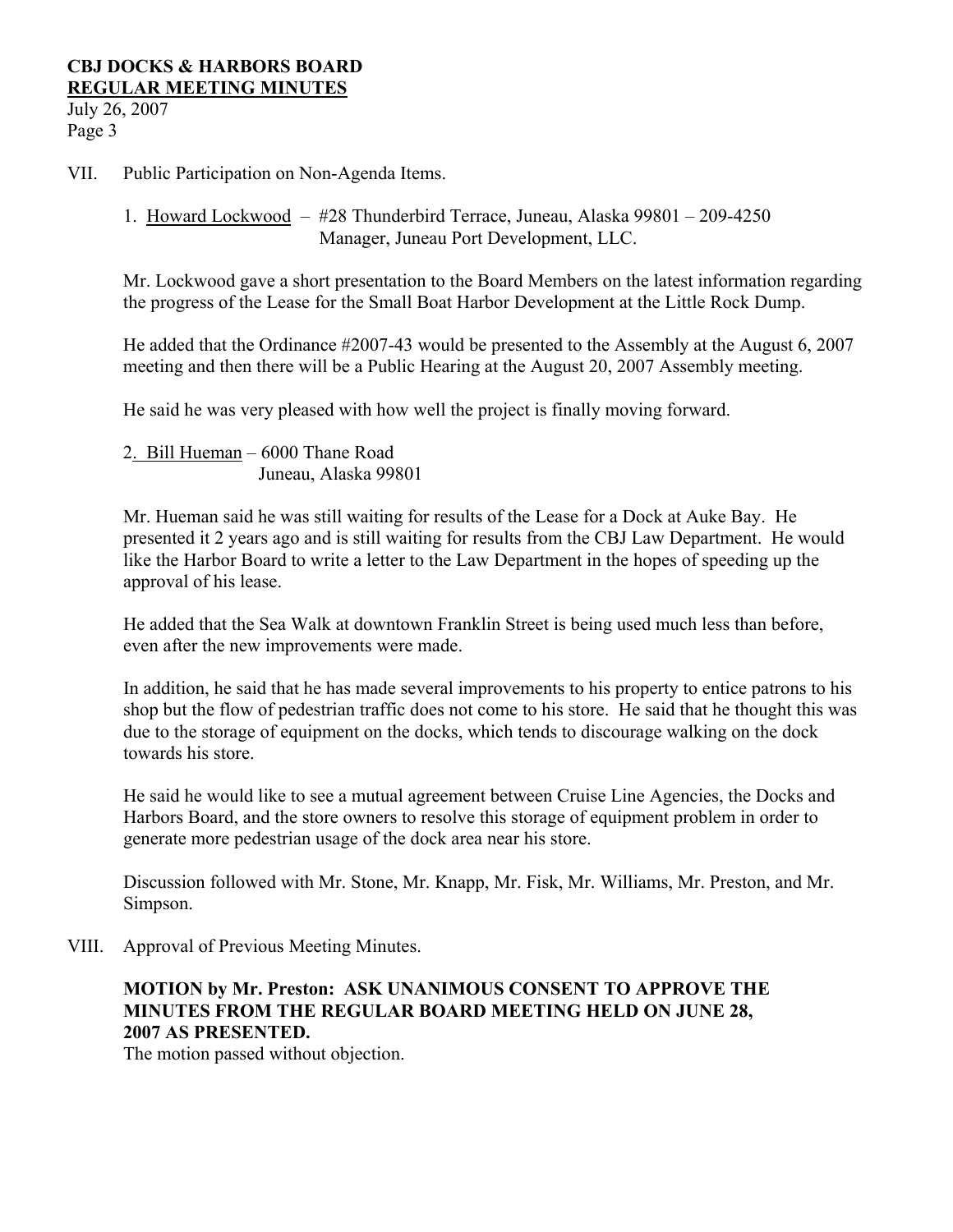July 26, 2007 Page 4

- IX. Items for Action.
	- 1. DeHart's Boatyard Rent Adjustment.

Mr. Preston gave a short presentation on this topic.

Discussion followed with Mr. Knapp, and Ms. Jebe.

### **MOTION by Mr. Preston: MOVE TO SET THE FY07 RENT AT \$6,041.97 PER YEAR WITH A CREDIT GIVEN FOR REAL PROPERTY TAX PAID TO CBJ FOR THE BOATYARD AND TO BE BILLED ON A MONTHLY BASIS.**  Mr. Knapp seconded the motion.

Discussion followed with Mr. Fisk, Mr. Mehrkens, and Mr. Knapp.

Mr. Fisk added an amendment to the motion – **to remove the wording "with credit given for real property tax paid to CBJ for the boatyard".** Mr. Simpson seconded the amended motion.

Further discussion followed with Mr. Knapp, Ms. Jebe, Mr. Fisk, Mr. Williams, Mr. Mehrkens, and Mr. Preston.

Chair Etheridge asked for a vote on the amended motion. The amended motion passed with eight yes votes and one no vote by Ms. Jebe.

The original motion with the amendment passed without objection.

2. Downtown Fisheries Terminal Electrical Upgrade.

Mr. Fisk gave a short presentation on this topic.

## **PUBLIC COMMENT:**

1. Len Peterson – 3152 Pioneer Avenue

Juneau, Alaska 99801

Owner – Taku River Reds Company

Mr. Peterson said that he was leery about the \$20,000 figure as he thought it was only \$16,000.

Mr. Simpson said that the Consultant's bills were an additional \$3,500 so that made up the rounded figure of \$20,000. He added that actually it would be \$20,832 and we would pay the \$20,000 leaving Taku River Red's to pay the \$832 in addition to the \$300 monthly rent.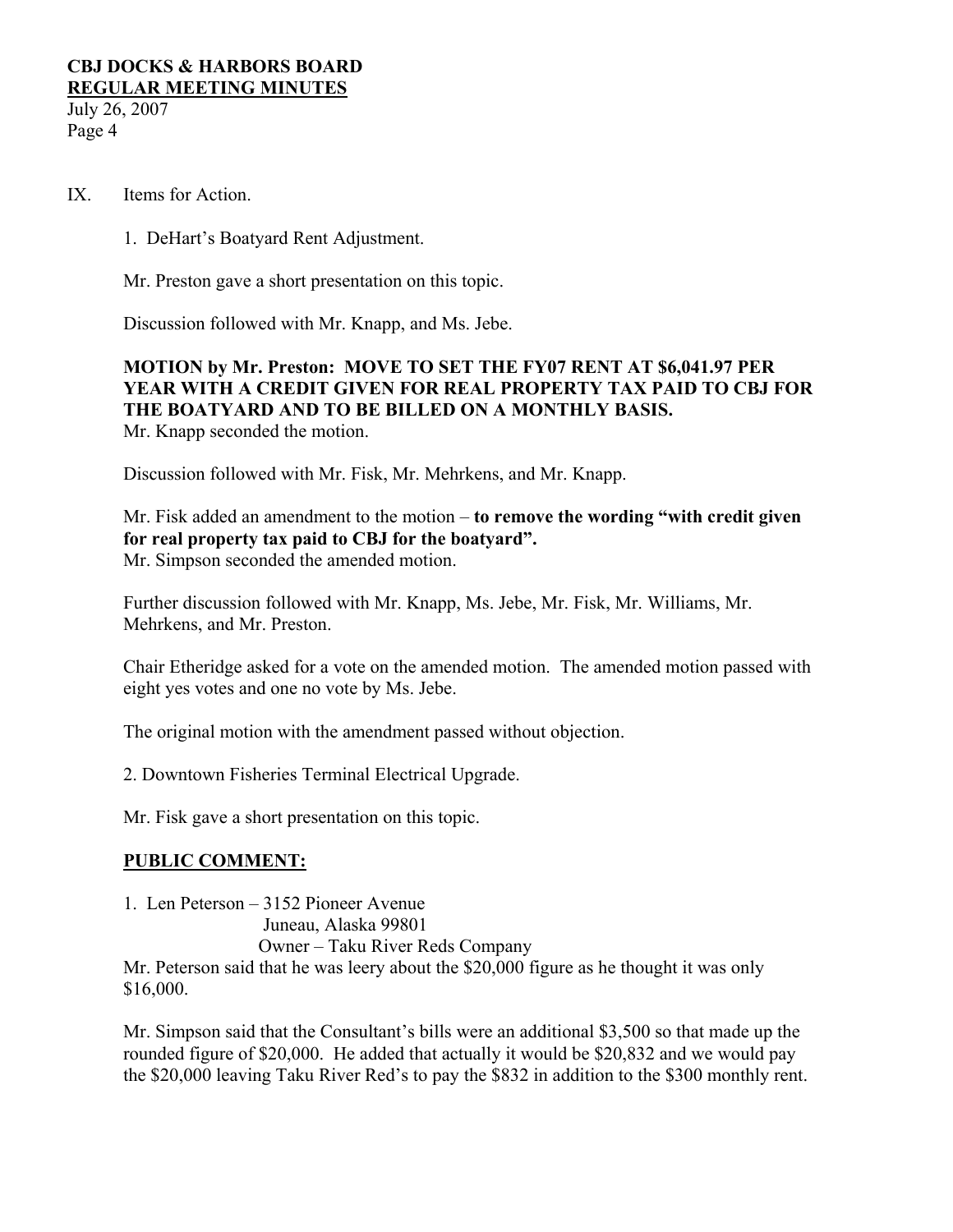July 26, 2007 Page 5

IX. Items for Action (cont'd).

Discussion followed with Mr. Fisk.

## **MOTION by Mr. Fisk: ASK UNANIMOUS CONSENT TO AUTHORIZE THE PORT DIRECTOR TO SPEND \$20,000 OF THE HARBORS CONTINGENCY FUND TO UPGRADE THE ELECTRICAL INFRASTRUCTURE AT THE DOWNTOWN FISHERIES TERMINAL AND WITH COSTS IN EXCESS OF \$20,000 ARE TO BE PAID BY TAKU RIVER REDS COMPANY.**

Mr. Kueffner recused himself from voting due to conflict of interest.

Mr. Preston added further discussion.

The motion passed without objection.

X. Items for Information/Discussion.

There were none.

XI. Committee and Board Member Reports.

1. Operations Committee Meeting – July 17, 2007

Mr. Etheridge gave a short report on his last meeting.

He said that they discussed the damage that has happened at Echo Cove from the ATV vehicles. He said that a Special Operations Public Hearing would be held to address this problem on August 29, 2007 at 7:00 p.m. at the CBJ Assembly Chambers. This meeting will be to discuss the Echo Cove Launch Ramp Motorized Vehicle Management.

He added that Mr. Stone would work with Goldbelt Company to share expenses and would also ask the Goldbelt Security Agency to submit a proposal for expenses for Security coverage at that area.

Mr. Etheridge said that there are several firms interested in operating the Auke Bay Boatyard so we will need to draw up an RFP for proposals for Operation of this facility.

In addition, he said that the Committee has been working on policies and procedures for operations on the Cruise Ship Docks.

He said that they are working on implementing the new speed limit requirements. They are still trying to obtain a hand-held meter that will properly gauge the vessel's speed.

Further discussion followed with Mr. Preston, and Mr. Fisk.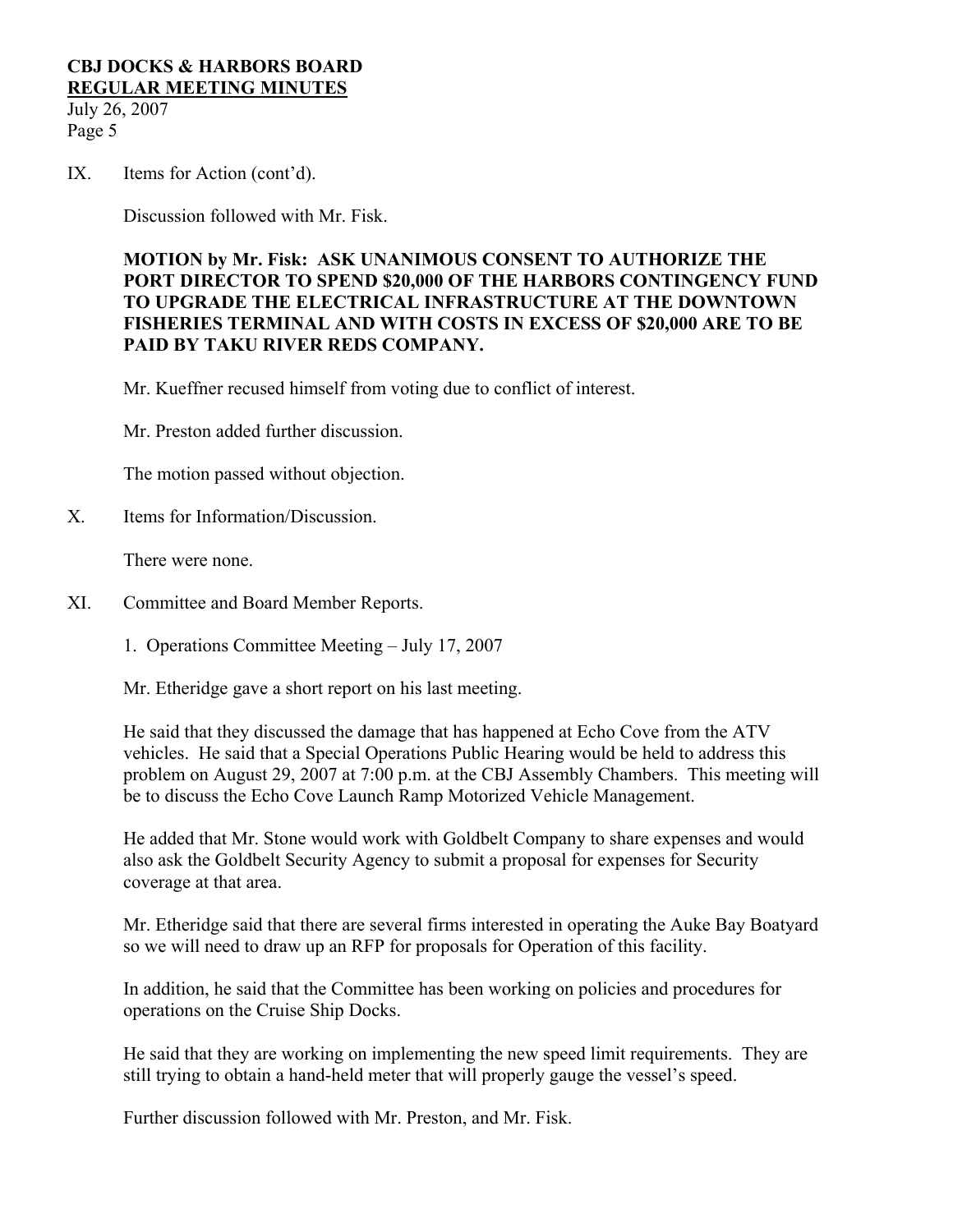July 26, 2007 Page 6

- XI. Committee and Board Member Reports (cont'd).
	- 2. Finance Committee Meeting July 19, 2007
	- Mr. Preston gave a short report on his last meeting.

He said that there would be further discussion on Tideland Lease Rents and adjustments at his next meeting.

3. CIP/Planning Committee Meeting – July 24, 2007

Mr. Fisk gave a short report on his last meeting.

He said that the State had appropriated 10 million dollars for Harbors and then the current Governor vetoed that amount and lowered it to only 5 million dollars. This means that it will be harder to get funds since we are competing with all the other State Harbors on a lesser amount.

He added that we are looking for 2.5 million dollars for Douglas Harbor.

He also mentioned that Mr. Stone has been working with the State DOT for the Right-Of-Way access for the Auke Bay Commercial Loading Facility.

XII. Port Engineer's Report.

There was none.

XIII. Harbormaster's Report.

Mr. McCall said that there has been some vandalism out at the Auke Bay Harbor out at the Breakwater on some of the luxury yachts.

Discussion followed with Mr. Knapp, Mr. Kueffner, Mr. Williams, Mr. Fisk, Mr. Mehrkens, and Mr. Stone.

Mr. McCall added that this year has been great for having luxury yachts use our facilities. This is big money for us. We need to do more to encourage this type of usage because if we provide good service they will continue to come to Juneau.

XIV. Port Director's Report.

Mr. Stone said that he has been doing lots more paperwork for the CBJ Personnel Department. We currently have two recruitments in process. One is to replace Betty as Administrative Assistant II, and the other is to add an Administrative Officer to help divide the Port Director's job load since he has had to do the Port Engineer's job as well as his own.